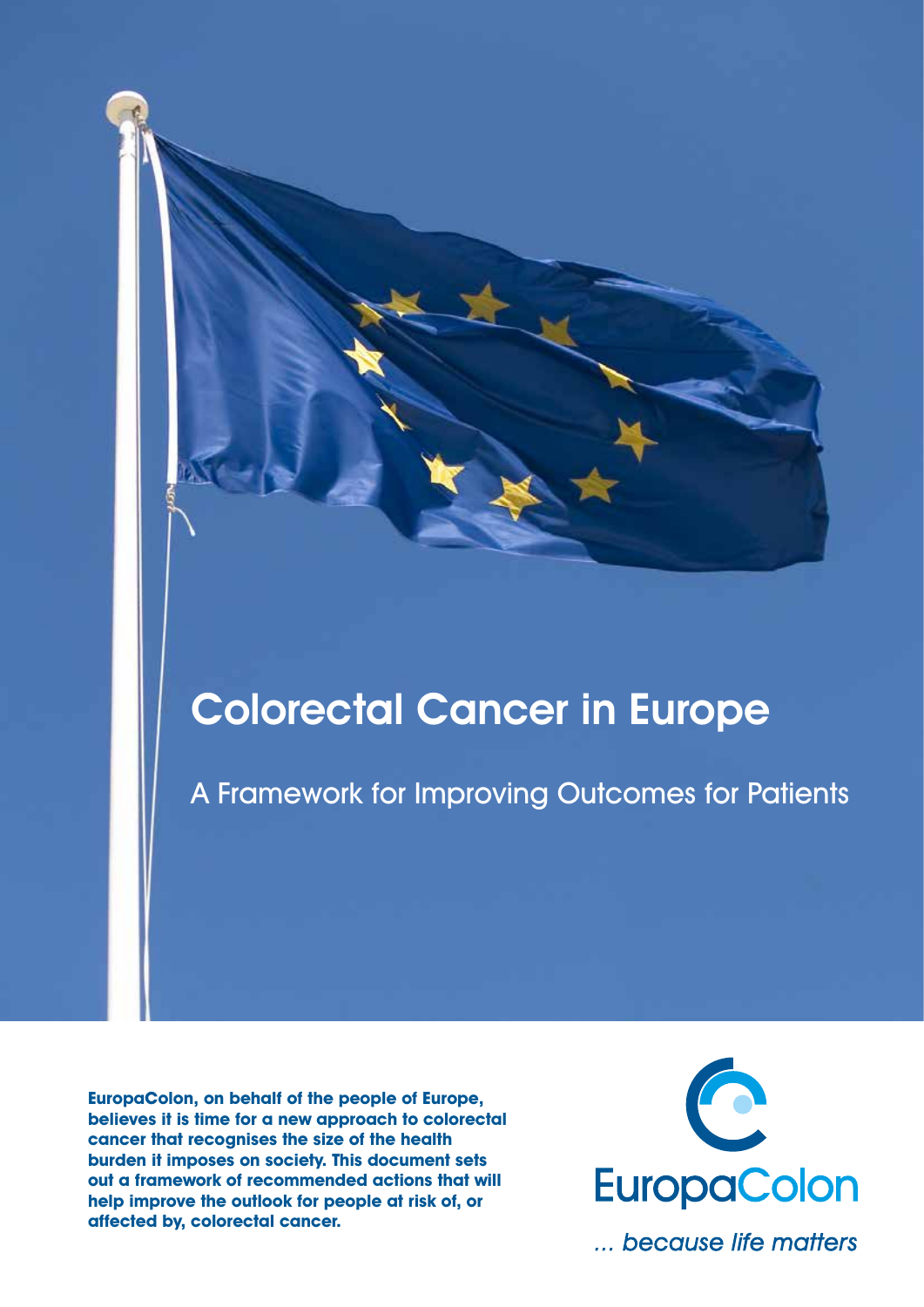# The following countries contributed to the preparation of this White Paper

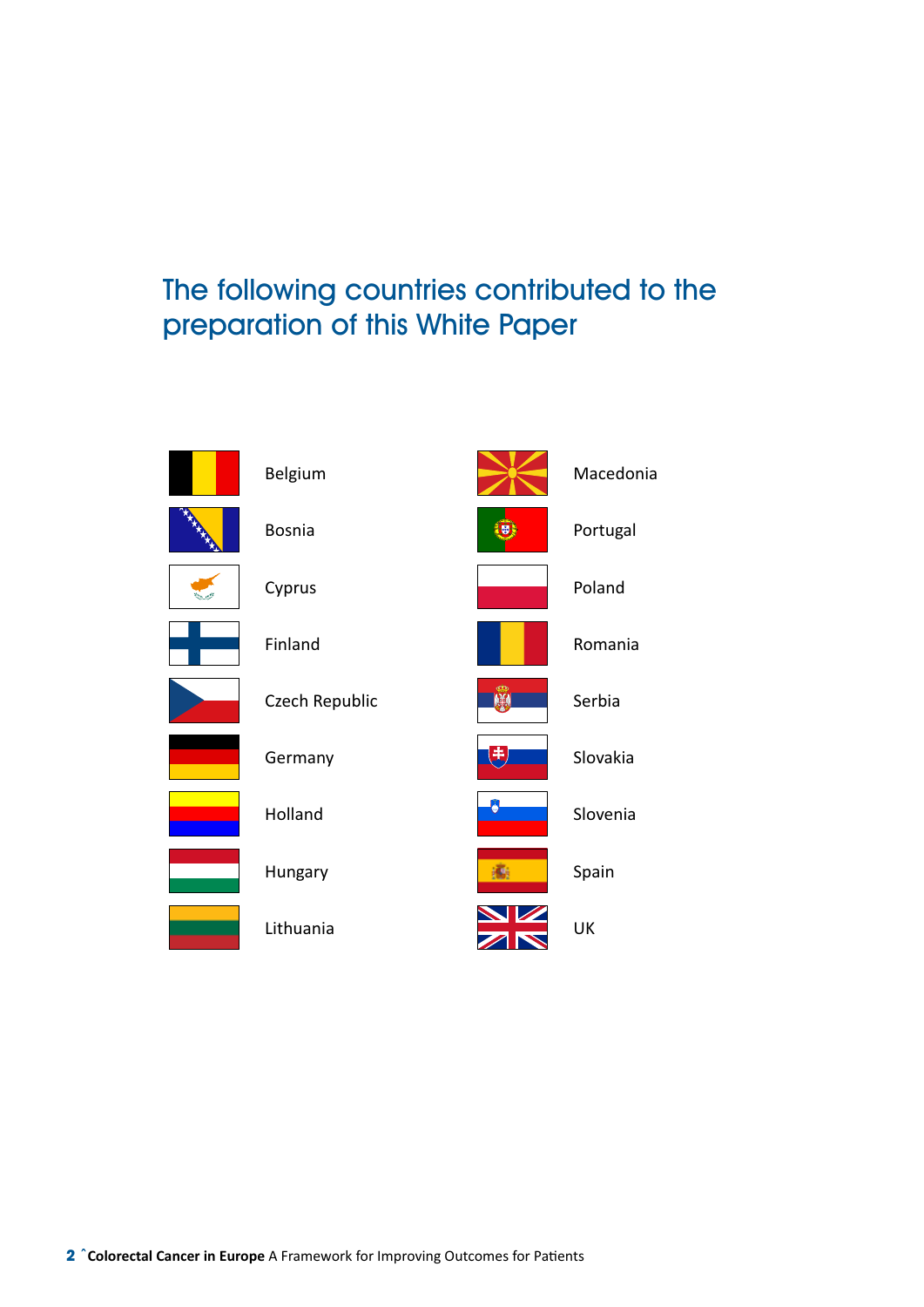# It is time to do something!

There are many obstacles to achieving the ultimate vision of a Europe practically free from colorectal cancer deaths. However, EuropaColon believes, that with better understanding, improved awareness, appropriate investment in infrastructure, modification of health systems' objectives and a genuine political will to serve the best interests of the population, **hundreds of thousands of deaths could be prevented**.

Much needs to be done, many things need to be changed; most importantly traditional concepts need to be brought into question:

- Many governments are happy to invest considerable sums in promoting and improving road safety yet fail to find the same support for public health strategies.
- • **Health system administrators and insurance companies** continue by and large to pursue policies aimed at treating the sick, rather than eradicating disease.
- • Certain **healthcare professionals** do not seem to understand the impact of colorectal cancer on the community, or its preventability and treatability. GPs (family doctors) arguably need much more education on this topic, in which they might play a significant and positive role.
- • Public **media** in most cases is nervous about commenting on a disease which involves an "unsocial" area of the body, yet is comfortable to publish on "sexy" medical topics such as breast cancer or heart disease.
- • Due to lack of awareness and direction, the symptom-free **public** prefer in general not to discuss or refer to cancer, but particularly one which affects a "taboo" body part and function.

There is a real need for all stakeholders to understand more and to co-operate and work together to create a positive impact and save lives.

Resources need allocating to actions listed in this document and also to major information, training and awareness programmes everywhere in Europe.

#### **Change has to happen!**

All too often, those who could make a real difference are obliged to choose to take a short term view, often for reasons of political expediency, when what is needed is to make a positive long term commitment to effectively manage colorectal cancer and limit its impact to a minimum.

Europacolon, on behalf of the citizens of Europe, believes it is time for a new approach, with all stakeholders acting together.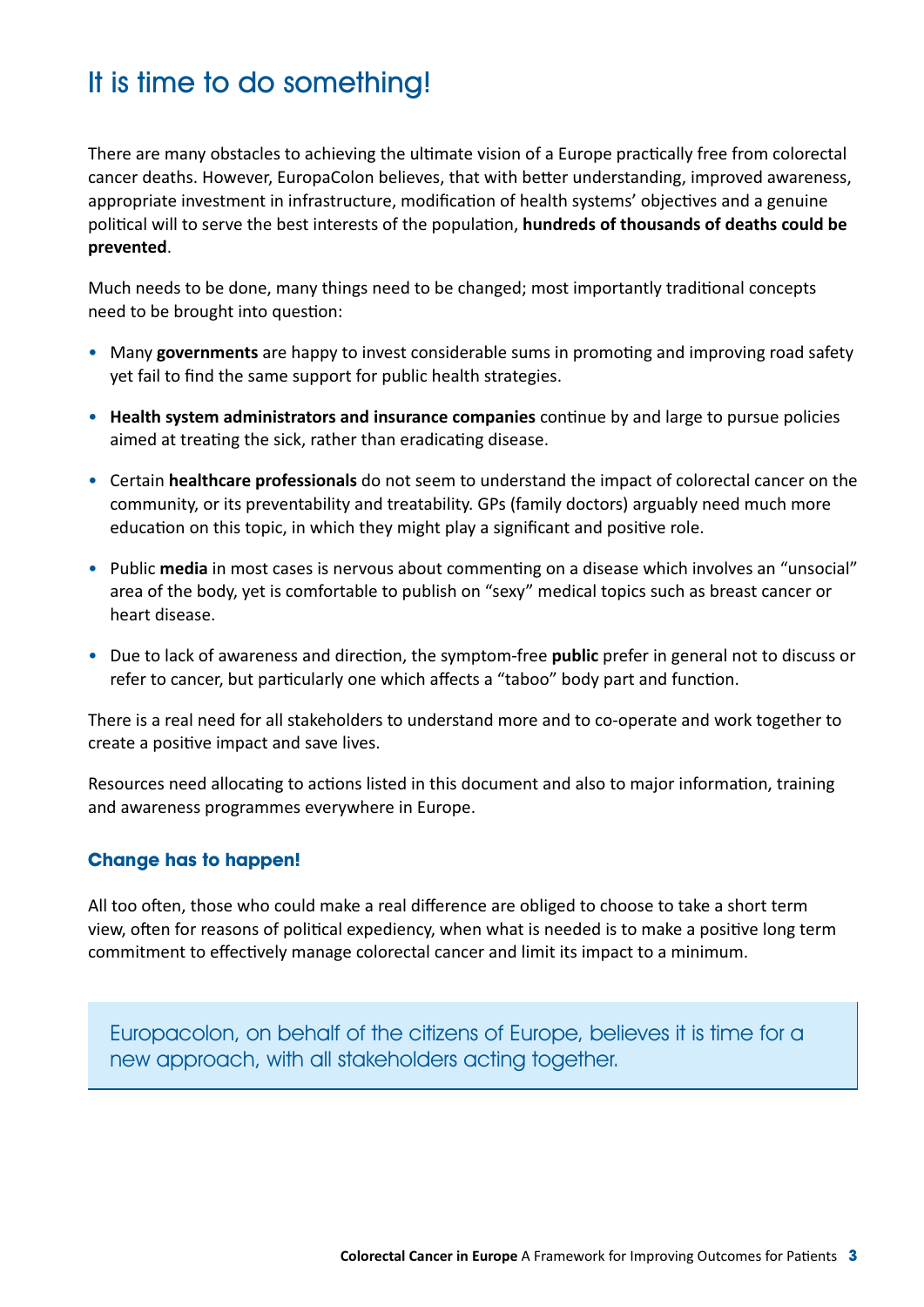# **Background**

Colorectal cancer (CRC) is the most common cancer; there are about 450,000 people newly diagnosed each year in Europe. Enough is known about CRC to be confident that cases can be prevented and many more can be detected early enough to allow cure if effective prevention and early detection strategies were implemented in all European countries.

This review sets out the current challenges associated with the prevention, early diagnosis, treatment and care of people affected by CRC in Europe. It provides an agenda for action by governments and healthcare providers that, if implemented, will significantly improve the outlook for people at risk of or affected by CRC and will reduce the impact the disease has on society.

EuropaColon is the only European umbrella patient organisation dedicated to CRC and it has played a crucial role in increasing awareness of this potentially fatal disease. EuropaColon and its member organisations have used the experiences and knowledge of patients, their families and carers throughout Europe to prepare this review.

Cancer is rightly recognised as a priority in Europe. Europe demonstrates inequalities in cancer control and care, both within and between EU Member States. According to data from 2008, the estimated colorectal cancer incidence is 3 times higher in the worst performing Member State than in the best.

Because previous EU-level cooperation (Europe Against Cancer Programme 1987 – 2000) provided progress towards a reduction in cancer mortality in Europe the Commission is taking decisive action to support Member States in their efforts to protect the health of European citizens. Concerted action, through the European Partnership for Action Against Cancer, against colorectal cancer – the second most common cause of cancer death in Europe - will make a significant contribution to this programme.

In addition to its efforts on cancer, the European Commission has identified active and healthy ageing as a major societal challenge. It has launched an innovation partnership in this area which aims to enable EU citizens to lead healthy, active and independent lives while ageing, including a focus on prevention and health promotion, and care and cure. The target is to increase the average healthy lifespan by two years by 2020; improving outcomes in CRC has the potential to make a substantial contribution in a significant proportion of the EU population.

Horizon 2020 offers another opportunity to tackle CRC. More research into prevention and early diagnosis, and effective treatment of patients with established and advanced disease has the potential to reduce the CRC burden in Europe.

Implementing the strategies outlined in this review will make a substantive contribution to the Commission's goals in relation to cancer and active and healthy ageing. I hope that the proposed policy changes will be implemented quickly so that people at risk of, or living with, colorectal cancer can gain benefit as early as possible.

[insert signature]

**Professor Eric van Cutsem Medical Director, EuropaColon**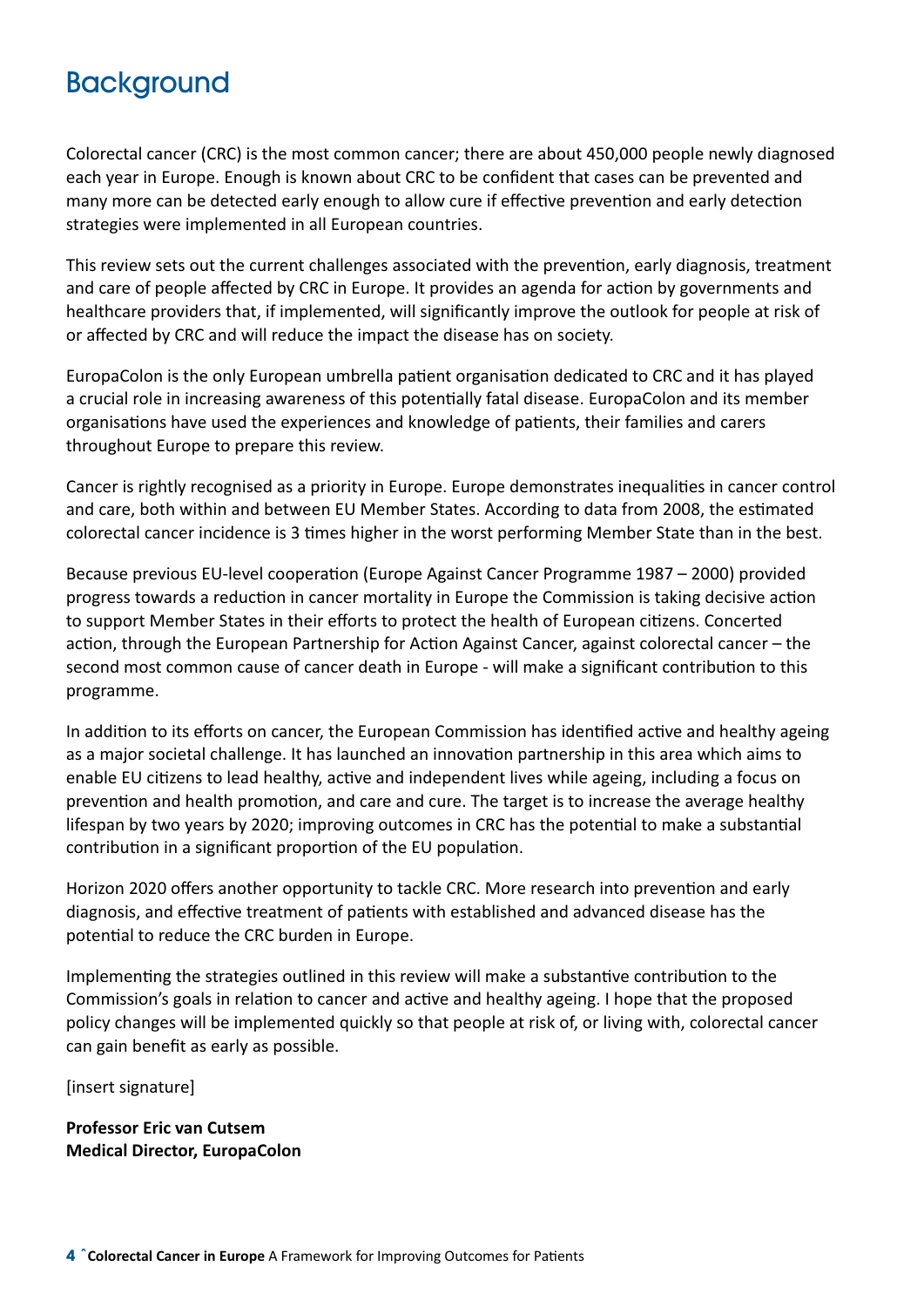# **EuropaColon**

Established in 2004, EuropaColon is the first European umbrella patient organisation dedicated to colorectal cancer. Our mission is to prevent deaths from CRC and to improve the quality of life and support for those affected by the disease. EuropaColon aims to unite patients, carers, healthcare professionals, politicians, the media and the public in the fight against the disease.

EuropaColon currently has 20 affiliate and associate members across Europe; a full list is available at the EuropaColon website: www.europacolon.com

CRC is a societal challenge that is not contained within single nations or regions and, as such, it requires international collaboration. Europe offers an opportunity to achieve such collaboration and EuropaColon is embarking on a programme to support its affiliates and associates in their efforts to introduce formal population screening programmes, effective treatment strategies and psychosocial and supportive care in all European countries. Patient advocates have a crucial role to play in helping promote awareness of CRC and the non-profit sector is a major route towards citizen engagement to help create trust and reinforce mutual civic responsibility in a democratic society.

There are many obstacles to achieving the ultimate vision of a Europe practically free from colorectal cancer deaths. However, EuropaColon believes that with a genuine political will to serve the best interests of the population **many thousands of deaths from CRC can be prevented**.

Much needs to be done, but we sincerely believe it is possible: with a concerted effort we can make a real difference to the lives of people at risk of, or affected by, colorectal cancer.

**Jola Gore-Booth**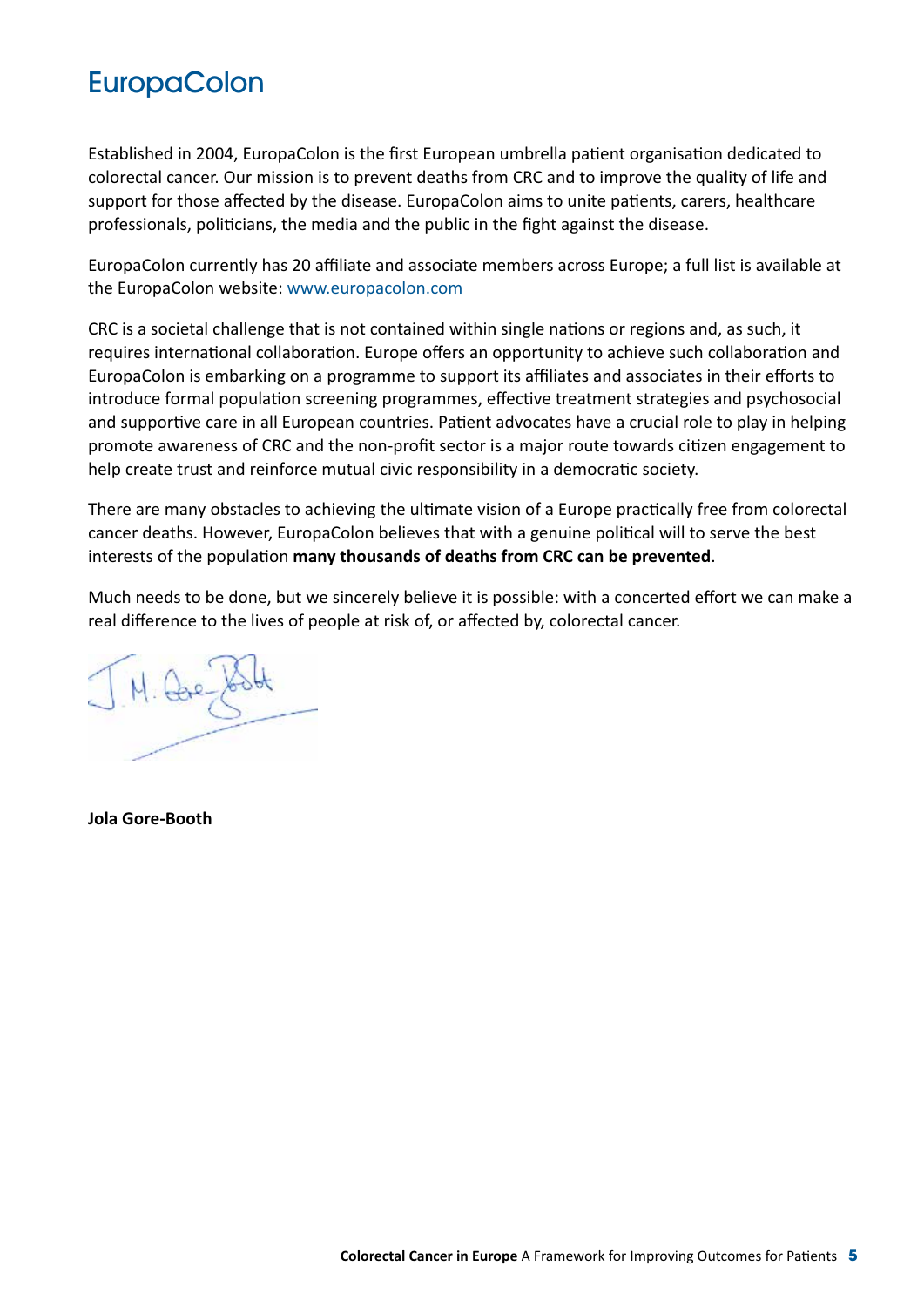# **Contents**

| <b>Executive summary</b>                         | 7  |
|--------------------------------------------------|----|
| Understanding colorectal cancer                  | 8  |
| Prevention and early detection                   | 13 |
| Treatment of people with early disease           | 15 |
| Management of people with late stage disease     | 17 |
| When active treatment is no longer possible      | 19 |
| Support for people affected by colorectal cancer | 20 |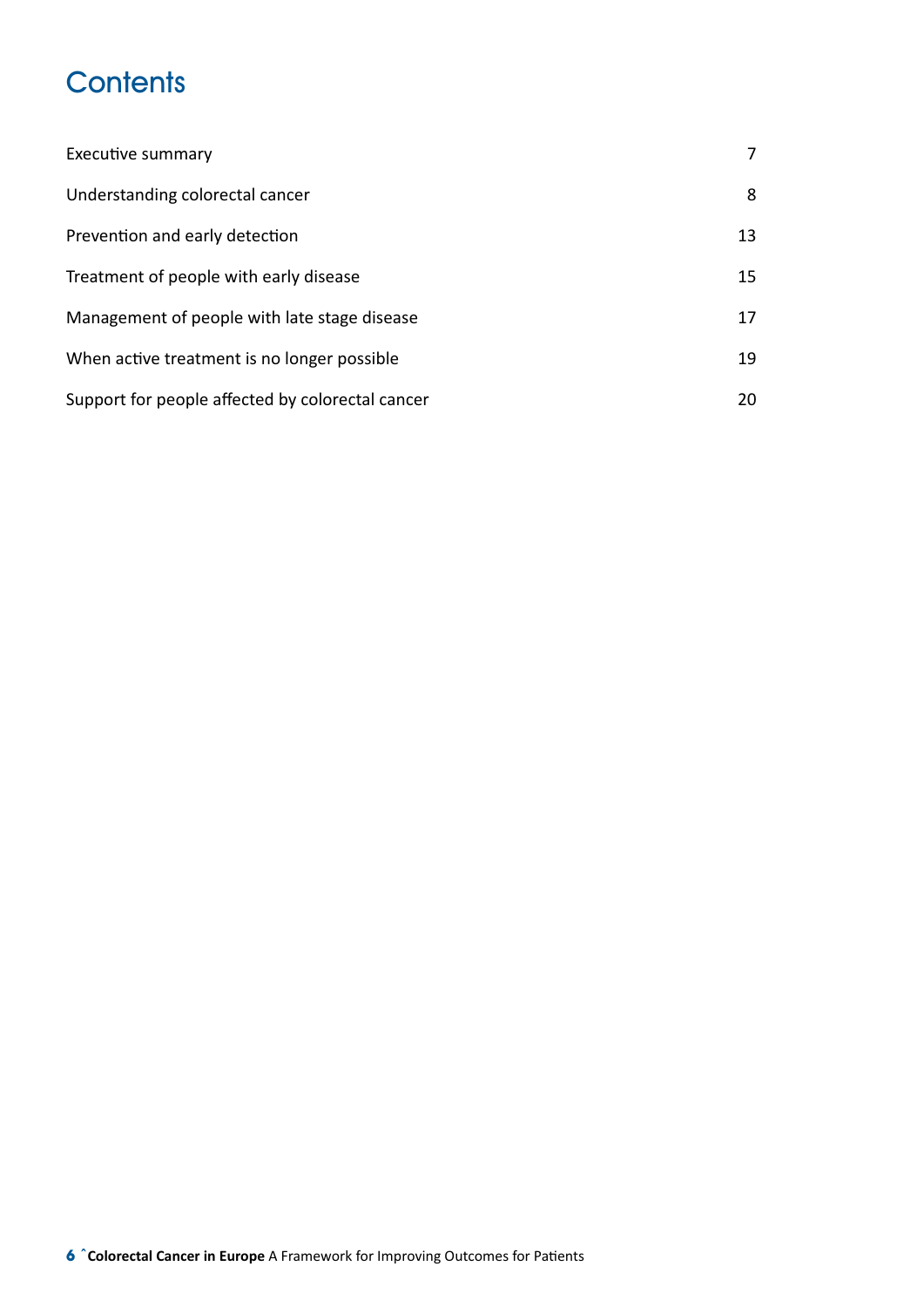### Executive summary

- Colorectal cancer is the name given to cancers of the large intestine and rectum. The intestine is the part of the body responsible for absorbing nutrients from food.
- CRC is a major healthcare challenge that affects many thousands of people each year. It is the most common form of cancer in Europe. Every year more than 450,000 people in Europe are diagnosed with colorectal cancer and approximately 230,000 will die of their disease.
- Survival rates vary across European countries due to national variations in healthcare and locally provided treatment strategies; such inequity is unacceptable and strenuous efforts should be made to reduce factors which contribute to variability in incidence and mortality. Survival after 5 years from CRC depends on the stage it is diagnosed. Of those diagnosed at early stage, 93% are still alive after 5 years while only 6% are still alive after 5 years if diagnosed late.
- Further research on primary prevention of colorectal cancer is urgently needed, including research on how public health and education programmes can reduce the incidence of the disease.
- Each country should have a national cancer registry that collects and publishes data on colorectal cancer incidence and prevalence.
- Each country should have a national cancer plan/strategy that includes a colorectal cancer component. The plan/strategy should have a transparent implementation plan with designated objectives and timescales and progress against the plan/strategy should be audited regularly.
- Formal population screening programmes for colorectal cancer should be in place in all countries in Europe and should be based on published EU recommendations and guidelines.
- First line treatment of CRC is surgery and saves lives. All surgery should be carried out by suitably qualified surgeons
- Best standards of treatment should be available to all patients, irrespective of their geographical location or socio-economic status.
- When active treatment is no longer feasible, patients should have access to appropriate supportive care.
- Information and psychosocial support for patients and their caregivers should be readily available to all who need it.
- • All stakeholders should be informed and educated on all aspects of CRC, in order to ensure that thousands of unnecessary deaths are avoided in future years.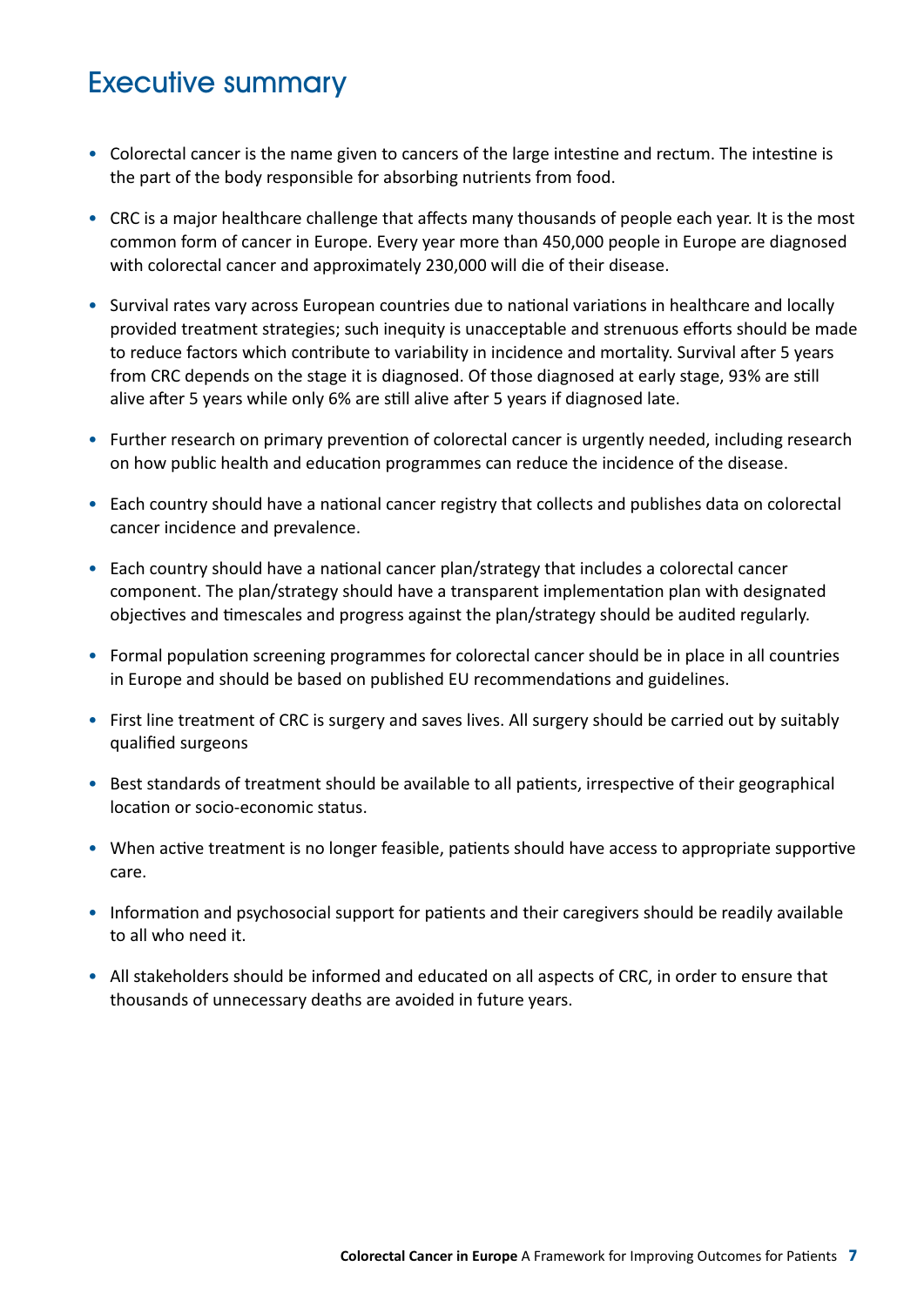# Understanding colorectal cancer

Colorectal cancer (CRC) is a serious health issue in Europe. It is the most commonly diagnosed cancer in Europe and the second most common cause of cancer death. Each year about 450,000 people in Europe are newly diagnosed and around half of these people will die from their disease. (Ferlay et al). Estimates indicate that around 1.2 million European citizens currently are living with a diagnosis of CRC (Globocan).

Evidence from EuropaColon affiliates and associates indicates that the care of people affected by CRC varies considerably across Europe leading to major disparities in outcomes. Moreover, experience gained by EuropaColon indicates that the impact of the disease goes much further, with family, friends and colleagues all adversely affected by a CRC diagnosis.

The incidence of CRC is slightly higher for men, and the risk of the disease increases with age, with the majority of patients aged over 50 years of age at diagnosis. European countries have the highest incidence and mortality related to CRC. From 1998 to 2002, the incidence of CRC in Europe was 38.5 men and 24.6 women per 100,000 inhabitants. The estimated incidence is 3 times higher in the worst performing EU Member State than in the best. (Zavoral et al.)

The average incidence of CRC has shown a tendency to increase in recent years with a year-onyear growth of 0.5%. The continuing increase in cancer incidence and prevalence, along with the increasing number of people living with a prior cancer diagnosis makes cancer a significant challenge to European society. The predicted trends for the next decades indicate that the cancer problem will grow to a magnitude which most nations will find difficult to handle. EuropaColon believes that action now can help reduce the personal and societal burden of CRC.

Although some countries have national cancer registries (or regional registries that taken together cover the country), the absence of systematically collated national data for all countries in Europe makes it difficult to provide completely reliable data on incidence and mortality. Complete, timely data is essential if effective services are to be put in place for colorectal cancer patients.

Colorectal cancer affects the digestive tract; the colon (also known as the large intestine) leads to the rectum, which is the last six inches or so of the digestive tract (see illustration). The colon absorbs water and nutrients from food and the remaining waste passes through the rectum and out of the body through the anus as faeces (stools). In early CRC, the disease is confined to the colon and rectum but advanced CRC can lead to the disease affecting other organs, such as the liver and lungs; when colorectal cancer has spread to another site in the body it is known as metastatic colorectal cancer. The stage at which CRC is detected has a major impact on what treatment the patient receives.

"Colorectal cancer is the most commonly diagnosed cancer in Europe and the second most common cause of cancer death"

European guidelines for quality assurance in colorectal cancer screening and diagnosis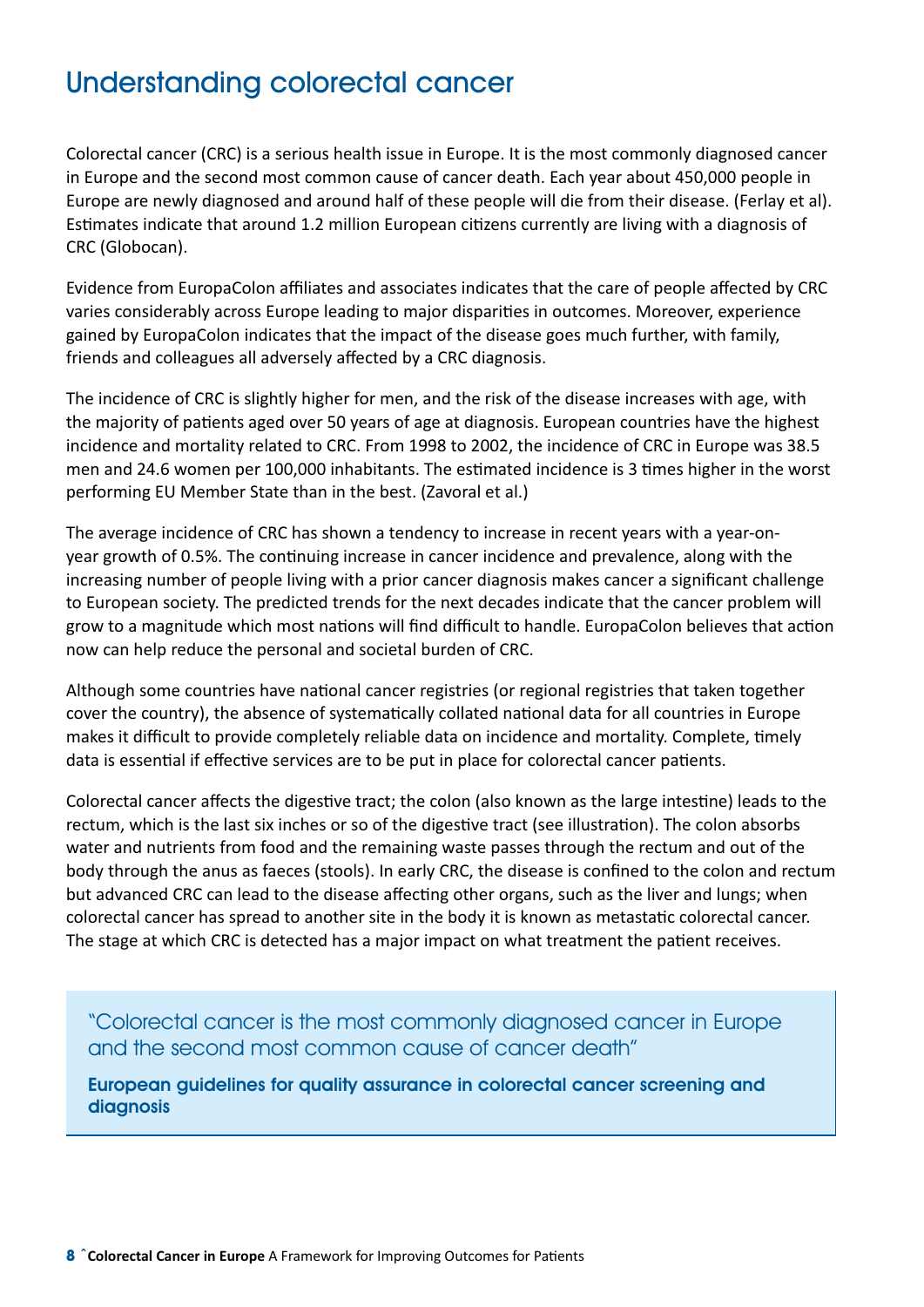

#### **Simplified view of the colon and rectum**

If detected in the early stages, people with CRC can often be cured by surgery. However, if the disease is more advanced at diagnosis the treatment is more prolonged, involving one or more of chemotherapy, radiotherapy or biological therapy (with or without surgery) and the outlook is potentially poorer. There is considerable variation across Europe in the percentage of patients diagnosed with early disease and, similarly, variation in the outcomes for patients.

Despite the December 2003 European Council recommendation that EU Member States implement population-based screening programmes using evidence-based tests for colorectal cancer (Council of the European Union 2003), formal population screening programmes are only available in very few European countries.

The Council Recommendation invites EU Member States to take common action to implement cancer screening programmes with an organised, population-based approach and appropriate quality assurance at all levels. Where screening is available, there is no consistency in the screening method used. In addition, much is of an "opportunistic" nature, rather than organised formal population screening.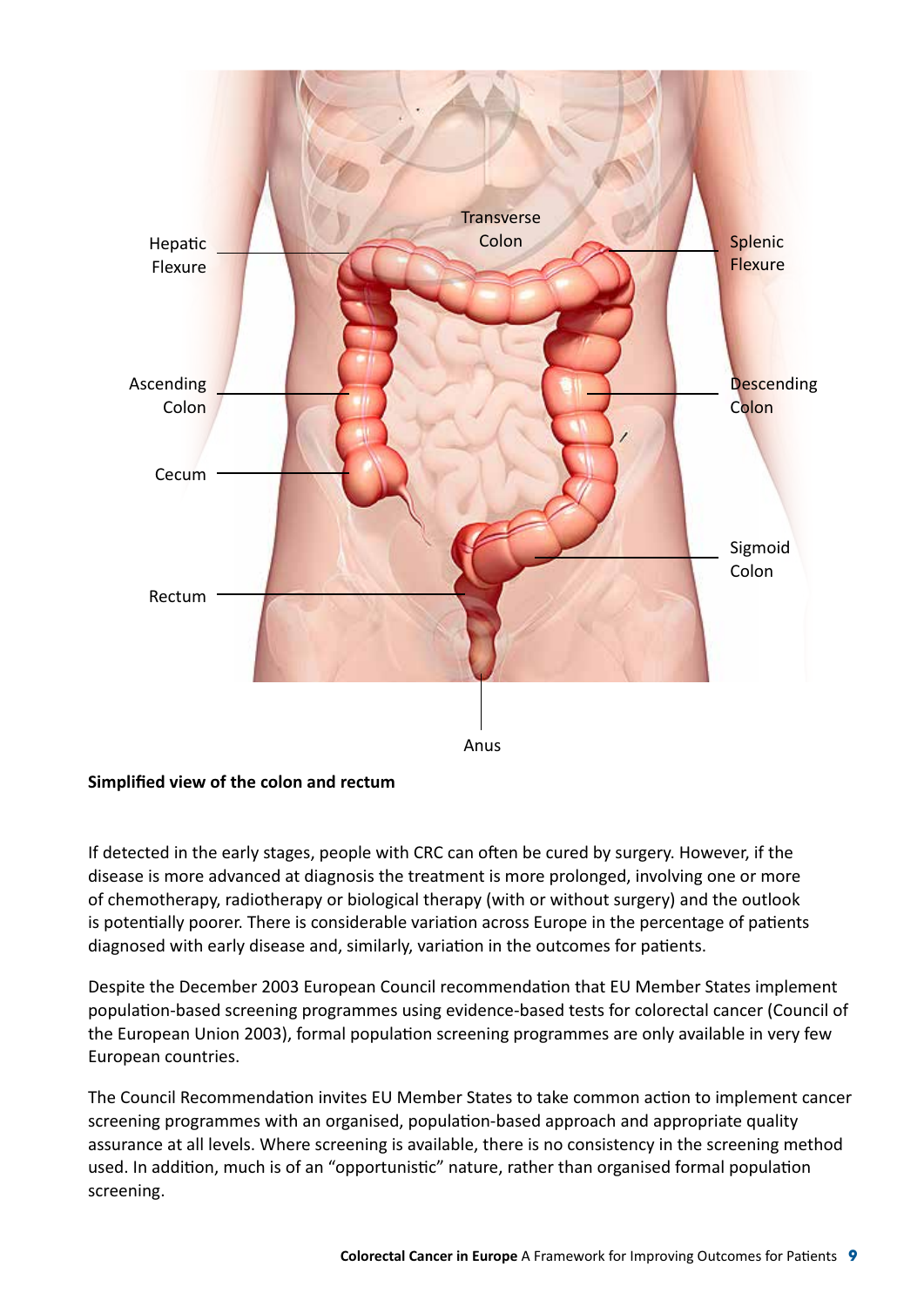There is also considerable variation in access to treatment, with consequent variation in outcome, for people diagnosed with the disease. Such a situation is unacceptable in Europe where the focus on patients' rights has resulted in the Cross Border Health Bill (Directive 2011/24/EU of the European Parliament and of the Council of 9 March 2011 on the application of patients' rights in cross-border healthcare.)

There is evidence that CRC can be prevented in patients at high risk (those with a family history of the disease and people over the age of 50), via the use of regular "screening" procedures – a number of different screening methods are available. There is also substantial evidence that a healthy lifestyle, with a diet based on a high fibre intake and limited red meat consumption together with regular exercise can help protect against CRC. Currently the only known link to CRC is obesity.

In the early 20th century, infectious diseases were the main cause of death but as treatments for these illnesses have improved so the cause of ill health and early death has changed to noncommunicable diseases (NCDs). NCDs such as heart attacks and strokes, cancers, diabetes and chronic respiratory disease account for over 63% of deaths in the world today; that is, 9 million people aged under 60 die of an NCD each year. In 2011, the World Health Organisation and the United Nations held a summit on NCDs with support from an alliance of four disease-related organisations, including the International Union Against Cancer (UICC). The summit called for action to reduce the burden of these four diseases and published a political declaration reaffirming the right of everyone to the enjoyment of the highest attainable standard of physical and mental health.

Such a call reinforces the European Charter of Patients' Rights (http://www.activecitizenship.net/ patients-rights/projects/29-european-charter-of-patients-rights.html). The charter was developed in 2002 by Cittadinanzattiva, the Italian Citizens' Rights organisation, with funding from the EU and support from a range of organisations in Europe, and sets out 14 Rights including:

- 'Every individual has the right to a proper service in order to prevent illness'
- • 'Every individual has the right of access to the health services that his or her health needs require. The health services must guarantee equal access to everyone, without discriminating on the basis of financial resources, place of residence, kind of illness or time of access to services'.

Evidence from EuropaColon members is that, even today, these rights are not respected in many parts of Europe.

Disease statistics do not fully portray the emotional impact on family members and friends, associates and work colleagues, or the overall societal and economic impact of CRC.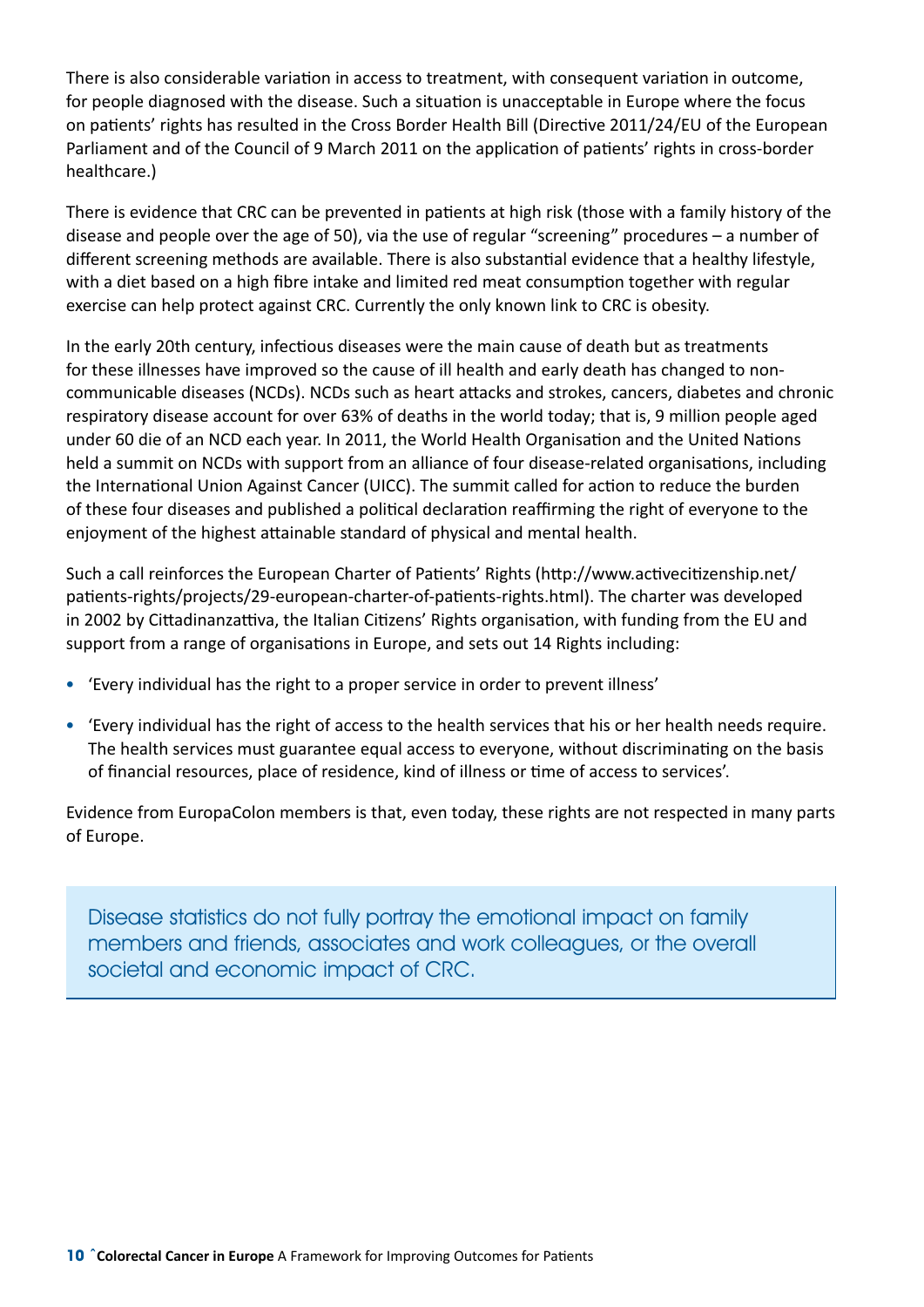

#### **Figure 1: Epidemiology of colorectal cancer in European countries.**

A: Incidence in international comparison-European countries;

B: Mortality in international comparison-European countries.

*Adapted from: Ferlay J, Bray F, Pisani P, Parkin DM. GLOBOCAN 2002: Cancer*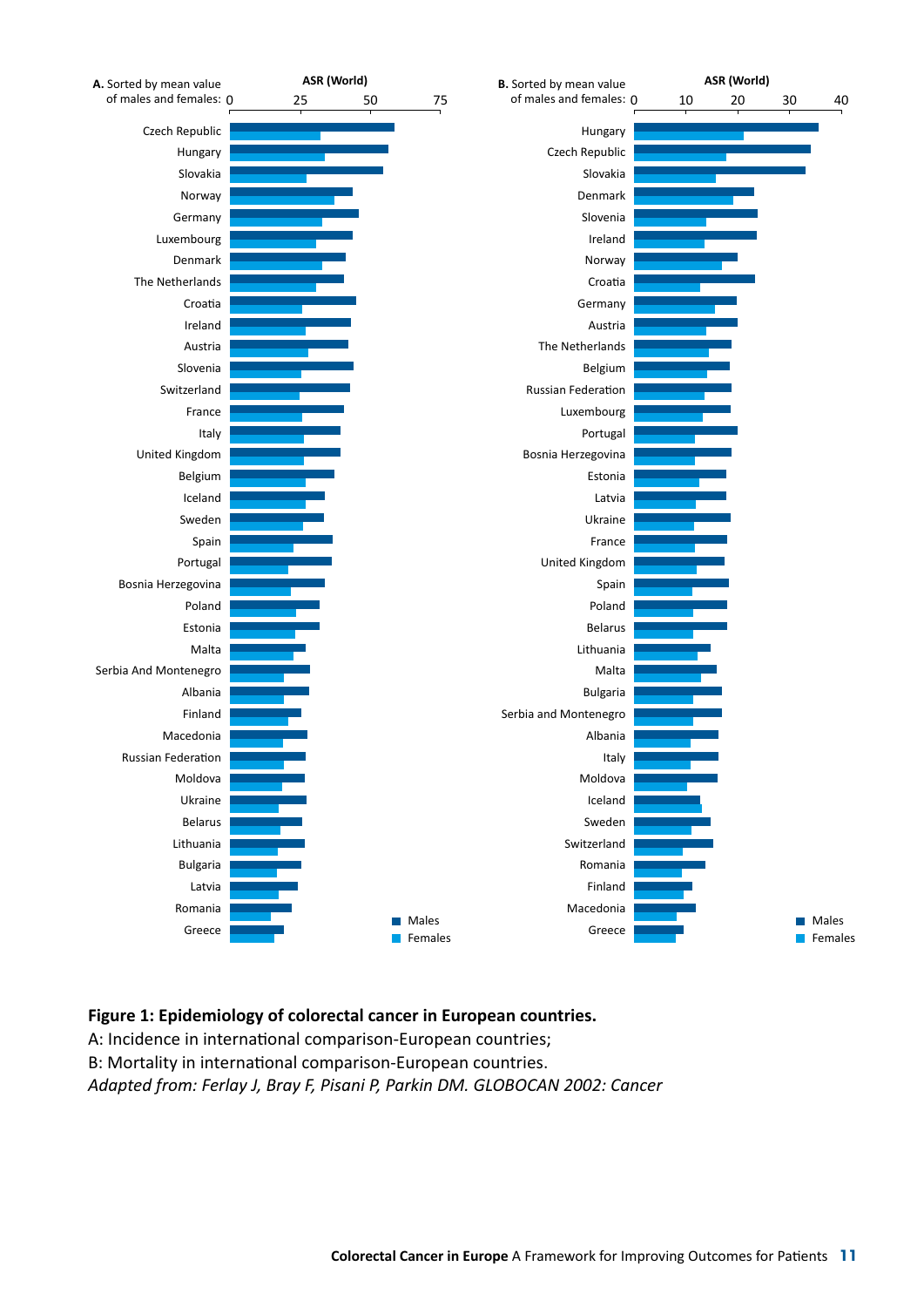#### **EuropaColon recommendations to improve outcomes:**

- • **Each European country should have a national cancer strategy or plan that includes prevention, treatment and care strategies for colorectal cancer together with awareness and educational programmes**
- • **Each country should have a national cancer registry that annually publishes cancer statistics to enable better management and comparison of cancer internationally**
- • **Annual publication of cancer statistics is essential to effectively monitor and manage CRC**
- • **Cancer registries should record each new diagnosis of CRC with information on the treatments received by individual patients**
- • **Patients, caregivers and patient organisations can provide valuable insights and should be represented in the development of national CRC strategies**

#### **References**

- 1. Ferlay J, Parkin DM & Steliarova-Foucher E (2010), Estimates of cancer incidence and mortality in Europe in 2008, Eur J Cancer, vol. 46, no. 4, pp. 765-781
- 2. GLOBOCAN 2002: Cancer. Epidemiology of colorectal cancer in European countries. A: Incidence in international comparison-European countries; B: Mortality in international comparison-European countries. Adapted from: Ferlay J, Bray F, Pisani P, Parkin DM
- 3. Directive 2011/24/EU of the European Parliament and of the Council of 9 March 2011 on the application of patients' rights in cross-border healthcare
- 4. Miroslav Zavoral, Stepan Suchanek, et al Colorectal cancer screening in Europe World J Gastroenterol. 2009 December 21; 15(47): 5907–5915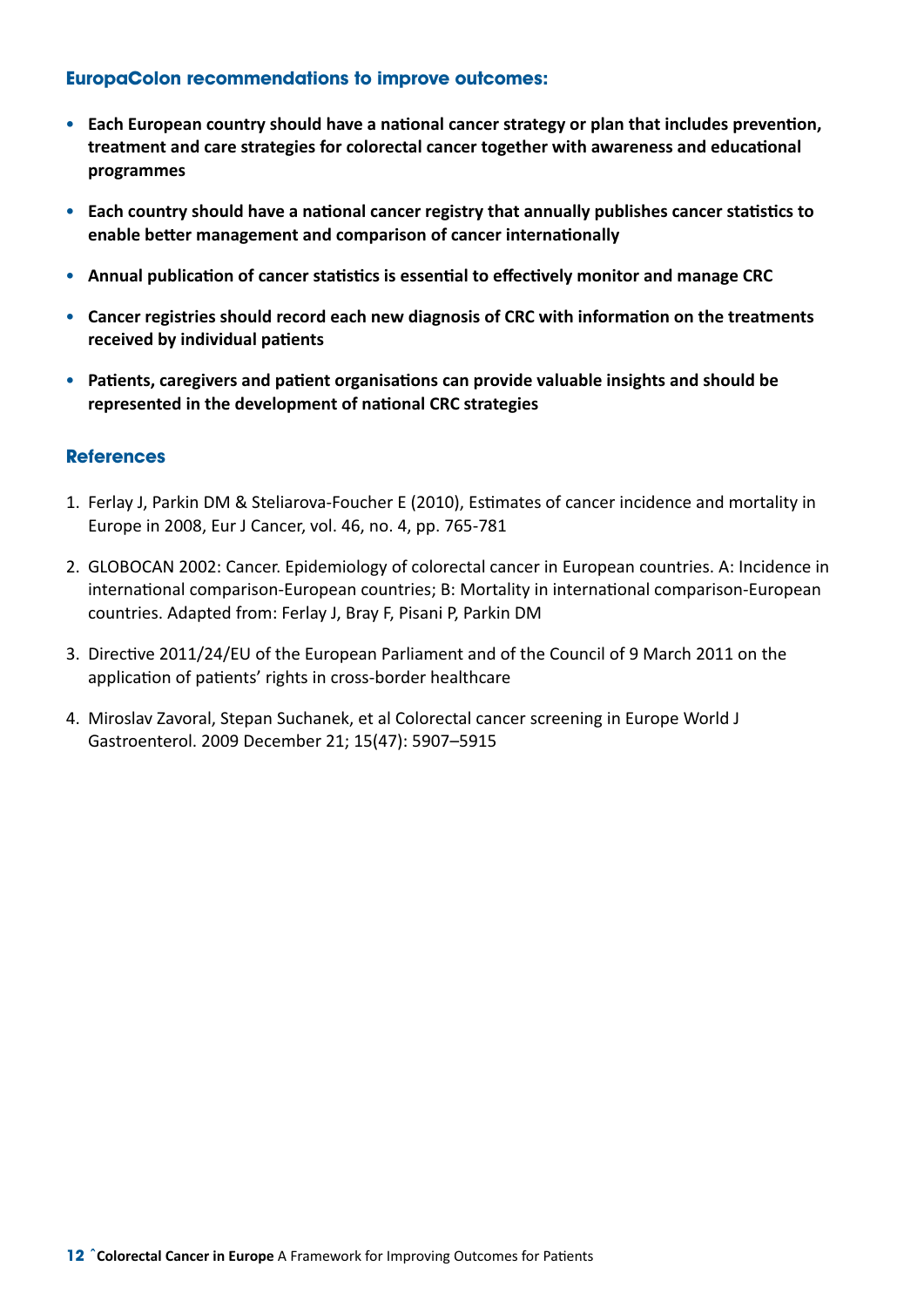# Prevention and early detection

Although the treatment options for CRC have developed considerably over recent years, prevention of the disease is clearly the preferred option for individuals as well as all of society.

Lifestyle is acknowledged to have an impact on CRC development and data from the UK estimates that around 57% of colorectal cancer cases in men and 52% in women in the UK are linked to lifestyle and environmental factors. (Parkin et al). Lifestyle issues which have been shown to have an impact on CRC incidence include smoking, physical activity, body composition, alcohol intake, and diet. Red meat consumption is associated with an increased risk and a diet high in cereal fibre and whole grains linked to a reduced risk. Taking daily aspirin or hormone therapy can reduce the risk of CRC, but these are associated with other health risks.

Changing behaviour is difficult and educating children while they are at school may provide an opportunity to instil healthy lifestyle habits in the population from an early age.

Genetic factors can affect the potential of developing CRC. Having a family history of CRC or a history of inflammatory bowel disease and age over 50 are risk factors. This is important when considering early detection strategies. Individuals at high risk of CRC should be monitored appropriately to prevent the disease developing.

CRC can be prevented by the detection and removal of pre-cancerous lesions (polyps) in the colon and rectum. There is also a clearly defined early stage of CRC where the disease is locally confined. The management of screen-detected pre-cancerous lesions and early disease is intended to reduce CRC mortality and this is the rationale for screening. The evidence for screening is very strong and nationally implemented population screening programmes based on a call/recall system does significantly reduce disease-related mortality.

A number of modalities for formal population screening are available, and others continue to be developed. Currently the EU recommendation is testing for the presence of blood in faeces (Faecal Occult Blood Test, FOBT). Modalities under study include testing for abnormal DNA in faeces, minimally invasive examination by colonoscopy and methods such as computed tomographic colonography ("virtual colonoscopy").

In 2008, the EU Report on the Implementation of the Council Recommendation on Cancer Screening noted that some form of CRC screening is running or being established in 19 of 27 EU countries with a target group of approximately 136 million individuals aged 50 to 74 years. However, it is clear from EuropaColon members' monitoring activities that screening for colorectal cancer is by no means providing comprehensive cover of the target population. EuropaColon supports the EU recommendations for formal population screening in all countries.

A systematic review of cost-effectiveness studies of colorectal cancer screening showed that all studies found that colorectal cancer screening was cost-effective or even cost-saving compared with no screening. However, the review also demonstrated that the studies disagreed as to which screening method was most effective or had the best incremental cost-effectiveness ratio. (Lansdorp-Vogelaar et al)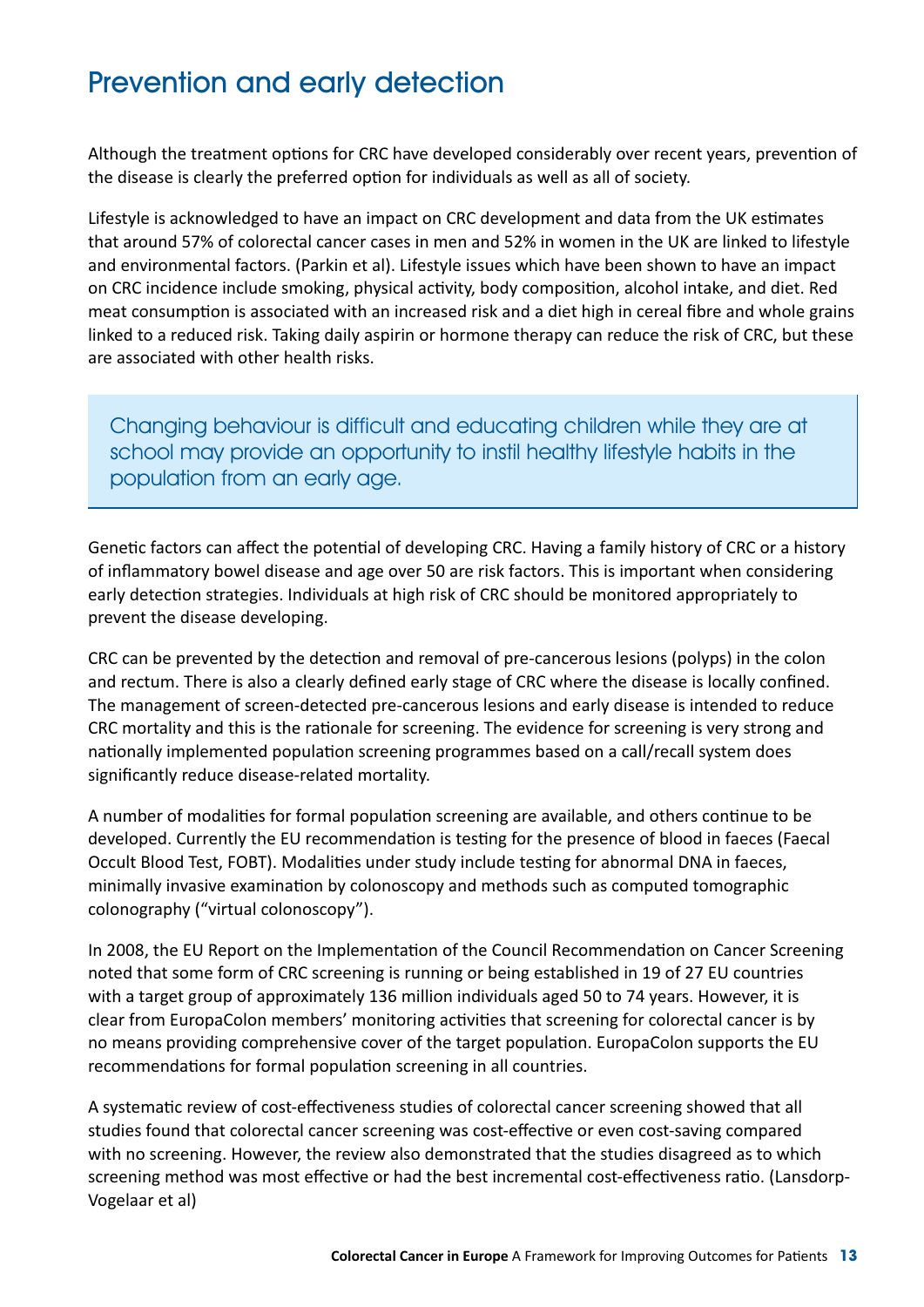Since survival from effective treatment for early CRC exceeds 90% (Ries et al), it is feasible that formal population screening can dramatically reduce mortality from CRC - a potential of more than 200,000 lives could be saved each year in Europe.

#### **Europacolon recommendations to improve outcomes:**

- • **Governments should have strong public health strategies in place to reduce incidence of cancer**
- • **Public awareness campaigns should highlight the importance of primary and secondary prevention with suggested lifestyle changes individuals can make to reduce their risk of CRC. Evidence shows an obese person is more likely to be diagnosed with CRC**
- • **Public health strategies must include information on risk factors for CRC and suggested lifestyle changes**
- More research is needed into accurate, simple and cost-effective methods of early detection of **CRC as well as research on prognostic factors for outcomes should be a priority**
- • **Each country should have a call and recall, formal population screening programme for CRC that should meet the published European guidelines for quality assurance in colorectal cancer screening and diagnosis**
- • **Training and accreditation of endoscopists should be standardised across Europe**

#### **References**

- 1. Parkin DM, Boyd L, Walker LC. The fraction of cancer attributable to lifestyle and environmental factors in the UK in 2010. Br J Cancer 2011;105(S2):S77-S81
- 2. Report from the commission to the council, the European Parliament, the European Economic and Social Committee and the Committee of the Regions implementation of the Council Recommendation of 2 December 2003 on cancer screening (2003/878/EC)
- 3. Iris Lansdorp-Vogelaar, Amy B. Knudsen, and Hermann Brenner Cost-effectiveness of Colorectal Cancer Screening. Epidemiol Rev. 2011 July; 33(1): 88–100
- 4. Ries L, Melbert D, Krapcho M et al (eds). SEER Cancer Statistics Review, 1975 2004. Bethesda, MD: National Cancer Institute 2007
- 5. http://www.cancerresearchuk.org/cancer-info/cancerstats/keyfacts/bowel-cancer/
- 6. Evaluation of the bowel cancer awareness pilot by the Department of Health in the South West and East of England, January to March 2011; COI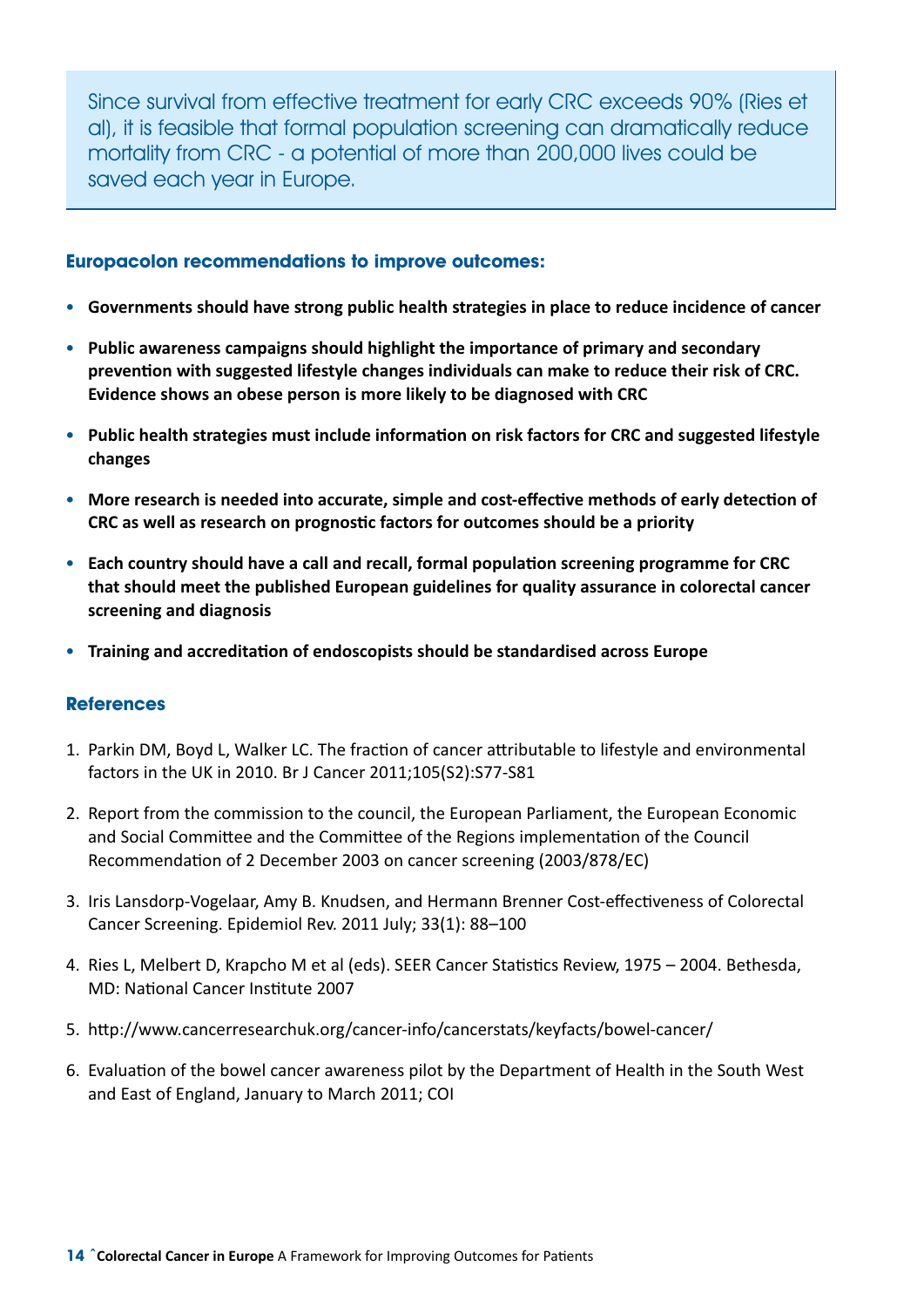# Treatment of people with early disease

CRC detected at an early stage can be treated successfully by relatively straightforward surgical procedures. Since treatment for early disease is potentially curative, it is critical that the quality of that treatment is of an appropriate standard. Surgery is the first line of treatment and can save lives. Surgeons operating on patients with CRC should have attained a minimum standard of qualification and outcomes should be reported to ensure that individual practitioners are achieving at least a national standard in outcomes.

If the cancer has begun to spread the question of whether adjuvant treatment is needed becomes significant. It is essential that the pathological stage of the cancer is accurately determined to allow the correct treatment strategy to be determined for an individual patient.



#### **Staging of colorectal cancer**

Stage I—Primary tumour into but not through muscularis propria, and no metastases

Stage II—Primary tumour grown through to serosa and peritoneal surface but no metastases

Stage III—Any size of primary tumour with lymph node metastases

Stage IV—Presence of distant metastatic disease

Reproduced with kind permission of CancerHelp UK, the patient information website of Cancer Research UK: www.cancerhelp.cancerresearchuk.org

The issue of how to treat patients with early stage CRC has not, according to recent guidance (November 2011) from England's National Institute of Health and Clinical Excellence (NICE), been clearly demonstrated. There is some evidence that adjuvant chemotherapy is valuable in patients with high-risk stage II colon cancer and NICE guidance states:

*'Consider adjuvant chemotherapy after surgery for patients with high-risk stage II colon cancer. Fully discuss the risks and benefits with the patient.'*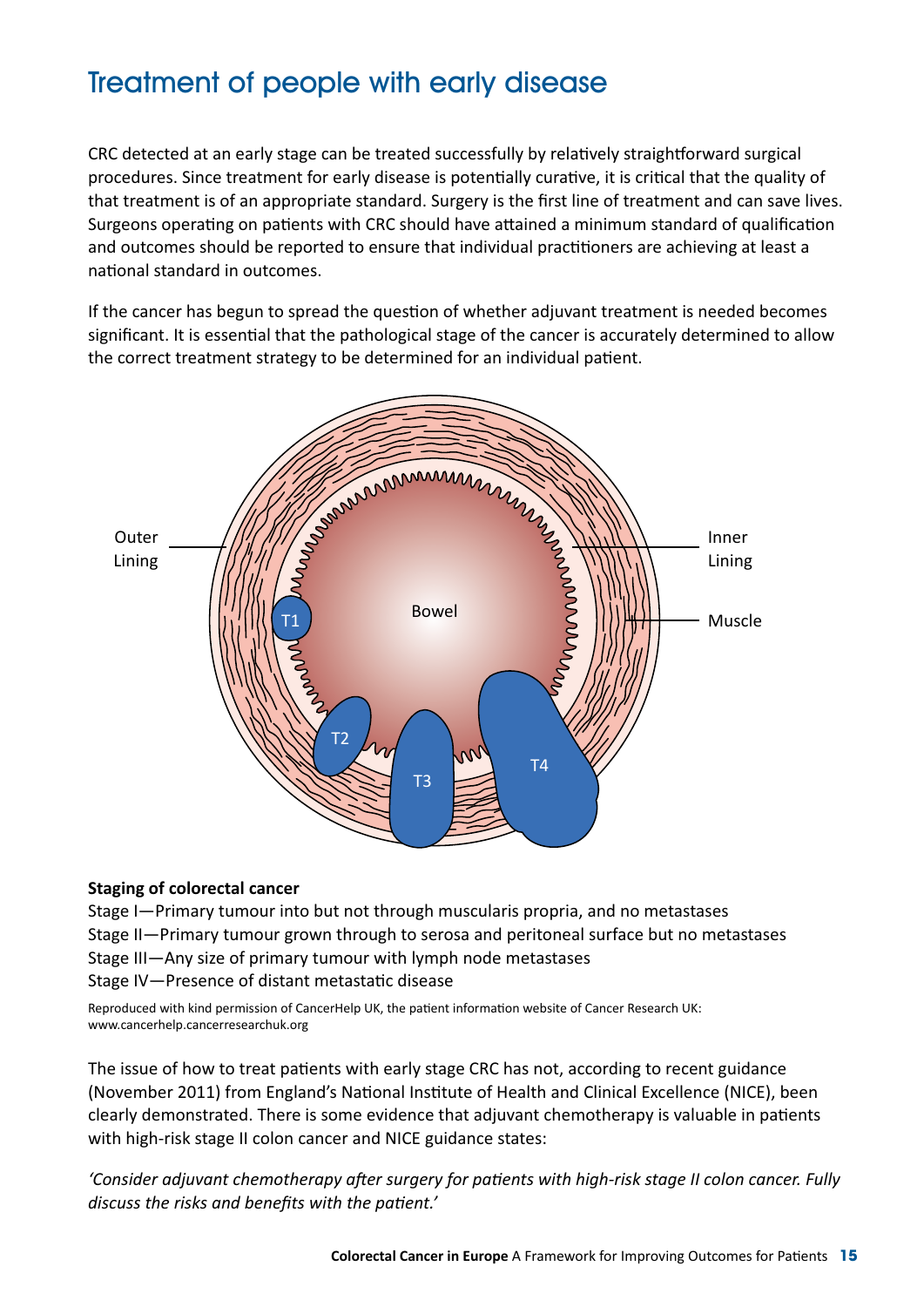Once a patient has been treated for colorectal cancer, there is always a risk that their disease will return, even after apparently curative surgery. The benefit of detecting recurrent disease by routine surveillance of the patient compared with waiting for the patient to experience symptoms is the subject of ongoing debate.

NICE guidance states: *'What should constitute good clinical practice in terms of follow-up has not been established and there is enormous variation in terms of frequency, duration, clinical setting and interventions employed. It is also not clear to what extent follow-up can be tailored to the risk of recurrence as defined by pathological stage.'*

One aspect which may not have been given adequate consideration is the patient's perspective: what reassurance do they get from regular follow up and how does this impact on their quality of life. Since the treatment is aimed at benefitting the patient (although national economic and social benefits are derived from treating patients effectively), it is important that all aspects of care that impact on a patient should be considered.

Patients and their caregivers should be given clear information about their disease and all the treatment options available to them. It is here that patient organisations can play a major role.

Formal recognition of patient organisations and understanding of their contribution in the prevention and management of disease does not appear to be widespread at health system levels.

- • **National protocols for the management of people with CRC should be in place; where they are not available, international guidelines should be followed**
- • **Fully qualified multi-disciplinary clinical teams should determine the optimal treatment plan for an individual patient**
- • **Patients should be given clear information on all available treatment options and choices available to them**
- • **Surgery remains the first option to curing CRC but quality across Europe remains variable all surgery should be carried out by suitably qualified surgeons. On going audit and training will improve multidisciplinary management and surgical quality**
- • **Patient organisations should be formally recognised for their role in supporting patients, caregivers and their families**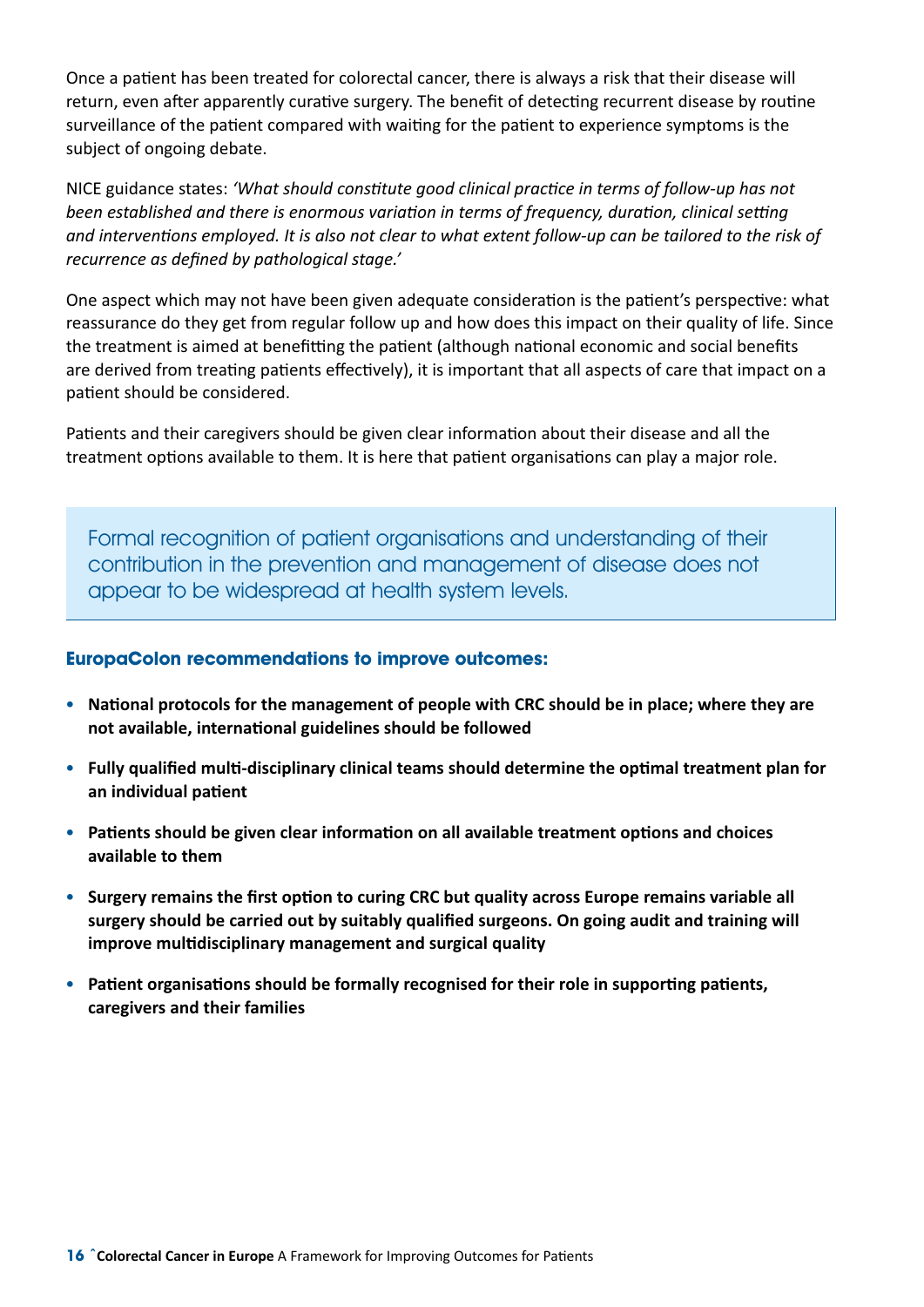### Management of people with late stage disease

For many CRC patients, their disease will not be curable if it is detected when it has already spread from the original site. However, the availability of modern medicines means that patients with metastatic disease can have their lives extended by months or even several years with reasonable quality. Different patients will want different things from their treatment, depending on their experience to date, their life situation and their hopes for the future but all deserve the chance to receive effective treatment.

It is not just chemotherapy, radiotherapy and biological therapy that is important at this stage of disease. If the cancer spread is limited to the liver or lung it may be possible to have the metastasis removed by surgery or radiofrequency ablation (RFA). Surgeons performing liver or lung resection or RFA need to have expertise in this area to ensure that the patient has the best possible chance of a successful outcome. Indeed, the management of people living with late stage disease needs to be carried out by clinical specialists and teams who are experienced in treating the disease.

It is clear from EuropaColon members that access to treatment for people with late stage colorectal cancer varies considerably across Europe. One reason for this is the cost of the medicines and how the value they deliver is assessed. From a patient perspective, the issue of value relates to what the treatment will offer in terms of: more time with the family; time to put their affairs in order; time to do the things they always wished to do; or even time to continue working.

Reimbursement decisions concerning treatment for people with advanced CRC should be based not just on the cost of the treatment but on the benefit it brings to the individual and their family, and to society through paid work or in other ways.

In order to improve treatments and to ensure that they have every opportunity to gain benefit from treatment, people with advanced CRC should have easy access to clinical trials of new therapeutic options. "Centres of Excellence" throughout Europe, using standard protocols and methodologies and linked into an international clinical and scientific network would help achieve this.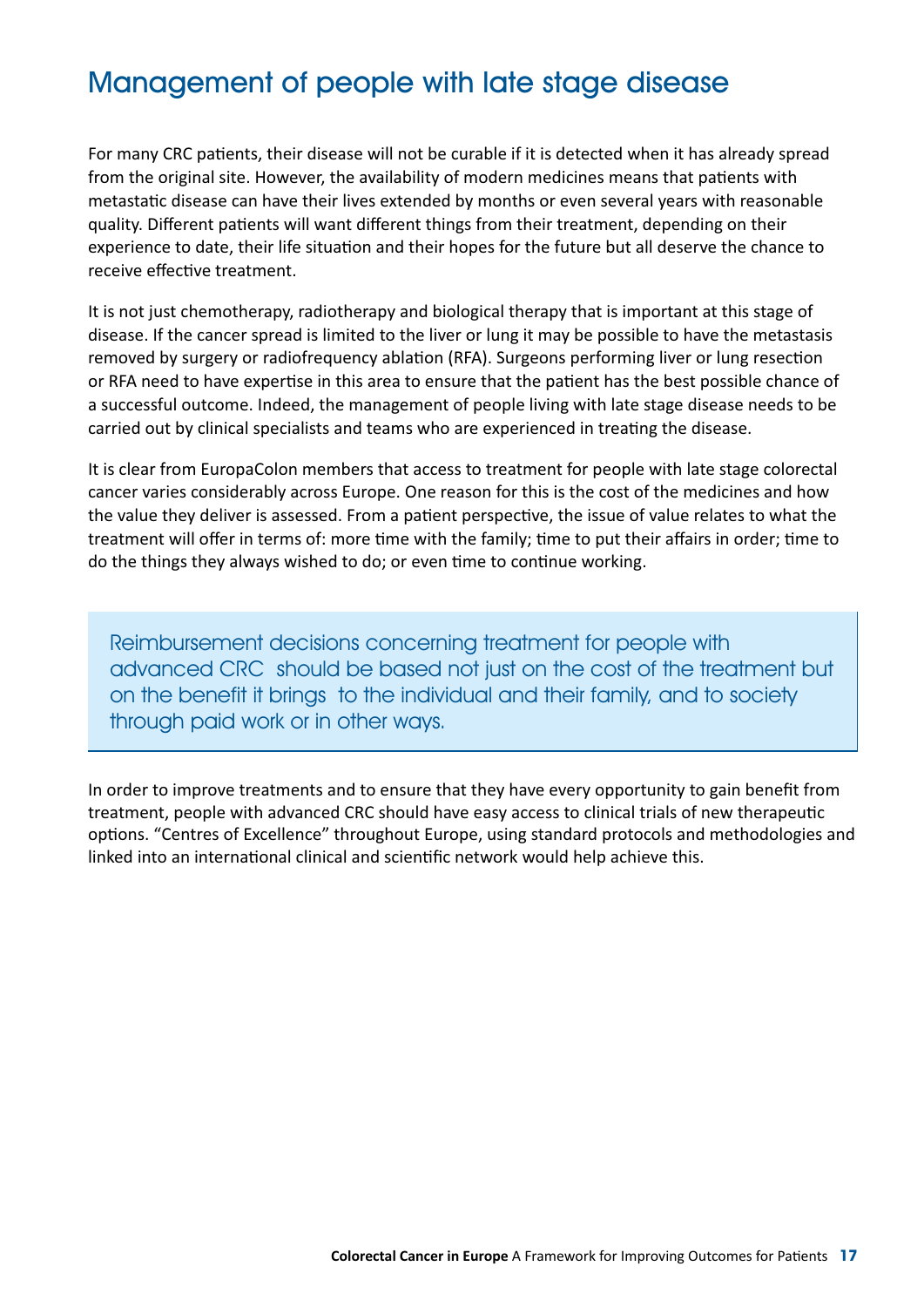- • **As for people with early disease, fully qualified multi-disciplinary clinical teams should determine the optimal treatment plan for every cancer patient**
- • **Patients should have clear information on all available treatment options and choices available to them**
- The introduction of innovative therapies should be based on appropriate pricing models to **ensure that price is not a barrier to patient access**
- • **Centres of excellence for managing patients with advanced CRC should be widely available and linked into a European network**
- • **Reimbursement decisions for innovative therapies should include the societal perspective**
- • **Patient experience data should be incorporated into the Health Technology Appraisal process**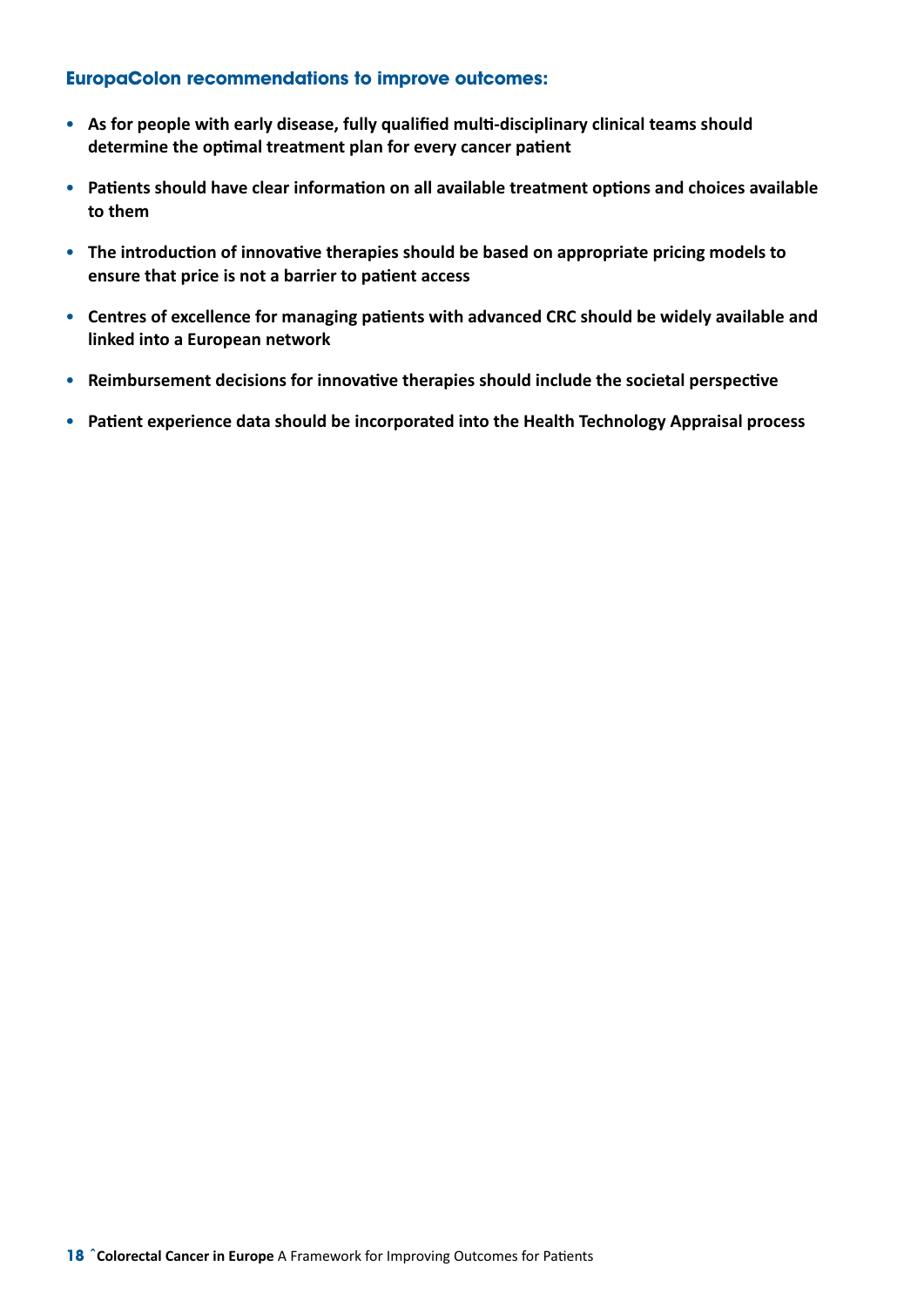# When active treatment is no longer possible

For some people there will come a time when active treatment is no longer an option and they will die of their disease. At that time it is essential that patients continue to have the best quality of care and support that is available. Key to keeping patients as well as possible for as long as possible at this stage of the disease is the management of their symptoms. Patients should not, for example, live with pain due to lack of access to effective medication.

The care at this stage of a person's CRC pathway needs to be directed by experts in symptom control and palliative care. However, although such care is well developed in some parts of Europe there is still major variation in its availability and in attitudes towards the concept of palliative care across Europe.

Patients should be able to die with dignity and without unnecessary suffering whatever their circumstances and wherever they live in Europe

- • **All patients with incurable colorectal cancer should have easy access to supportive care and symptom control**
- • **National protocols for symptom management in patients should be followed; where these are not available, international guidelines should be followed**
- • **Care strategies should be based on clinical need rather than treatment cost**
- • **Quality of life should be a key consideration in managing patients when active treatment is no longer available**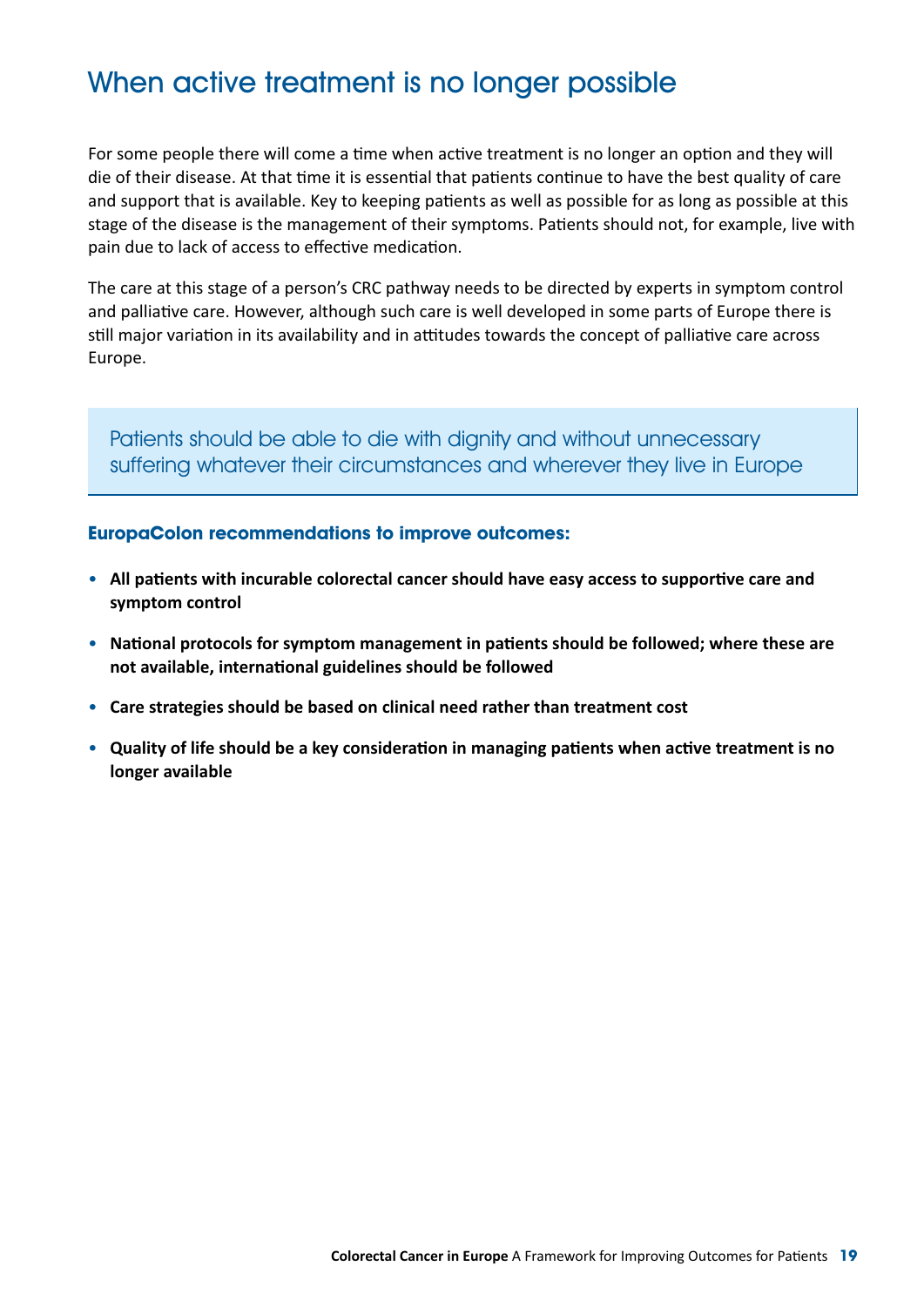# Support for people affected by colorectal cancer

There are many components of good quality cancer care. Some relate to medical care such as early diagnosis and access to high quality treatment, but others relate to broader aspects of a patient's life. For example, patients may need advice on financial matters, or help with childcare, practical help to care for themselves or psychosocial support to help them cope with the emotional impact of their illness.

It is very clear that patients want information about their illness, the potential treatments and the side effects they may experience. Such information should be provided as a routine part of care.

Many patients feel they are not given enough information by their physician.This may reflect the way information is provided rather than a lack of information. Some patients may need additional support, such as counselling, and this should be available when needed.

Patient organisations can provide information in a format people can understand – using plain language rather than the technical terms many healthcare professionals use. They can provide someone to talk to who is independent of the patient so that the patient doesn't "burden" family and friends with their problems.

Family and friends often need support to cope with what is happening to their loved one and to equip them to provide support. It is often the caregiver who is with the patient on a daily basis as they live with their illness and who helps patients adhere to treatment and accompanies them to appointments. Information that is geared to caregivers can be a source of reassurance, not least because caregivers may not have ready access to the doctor or nurse to ask questions.

Increasingly it is being recognised that patients are more accepting of a treatment option if they have been involved in the decision about which treatment to have. Patients have many factors in their lives which will impact their treatment choices – including many which are not related to their illness – and these need to be taken into account when decisions are made.

- • **Patients, caregivers and patient organisations can provide valuable insights on patient needs and experiences, therefore should be represented in the development of national cancer strategies**
- • **A patient support infrastructure reflecting patient needs and based on best practice should be available in all countries so that information, support and advice are easily available**
- Patients should take greater responsibility for their diagnosis. By becoming more empowered **they can work alongside their health professional to improve their experience.**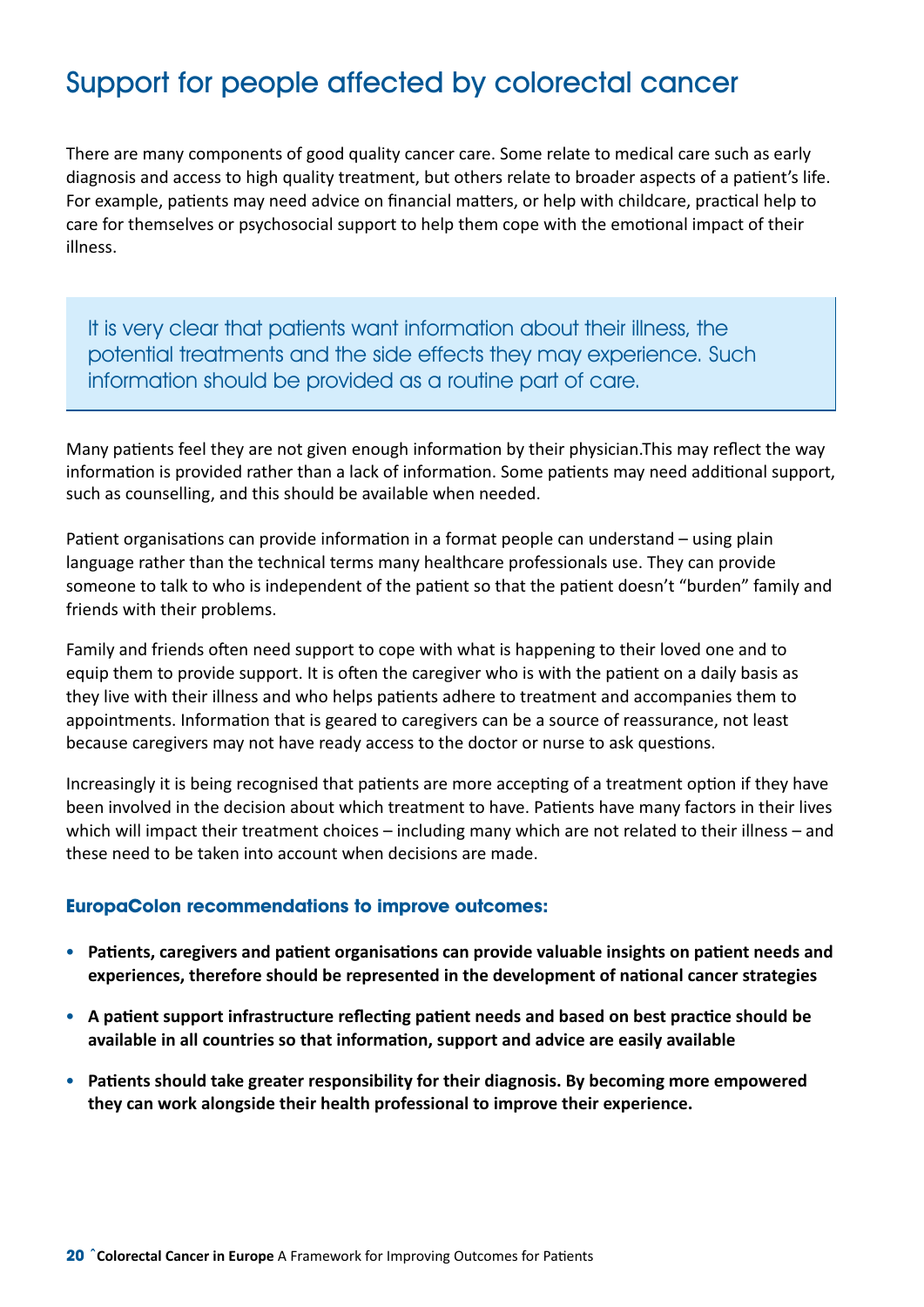

### **EuropaColon Mission**

"EuropaColon is committed to preventing deaths from colorectal cancer and improving the quality of life and support for those affected by the disease"

### **Europacolon Vision and Goals**

### **Reducing Colorectal Cancer Mortality in Europe**

**To reduce the numbers of European citizens affected by CRC**

**To identify CRC at an early stage**

**To ensure access to best treatment and care for all European patients**

**To support novel and innovative CRC translation search**

### **Working together with all stakeholders**

We are working with patients, carers, clinicians, the media, the citizens of Europe, governments and the European Commission to create an effective and powerful colorectal cancer community.